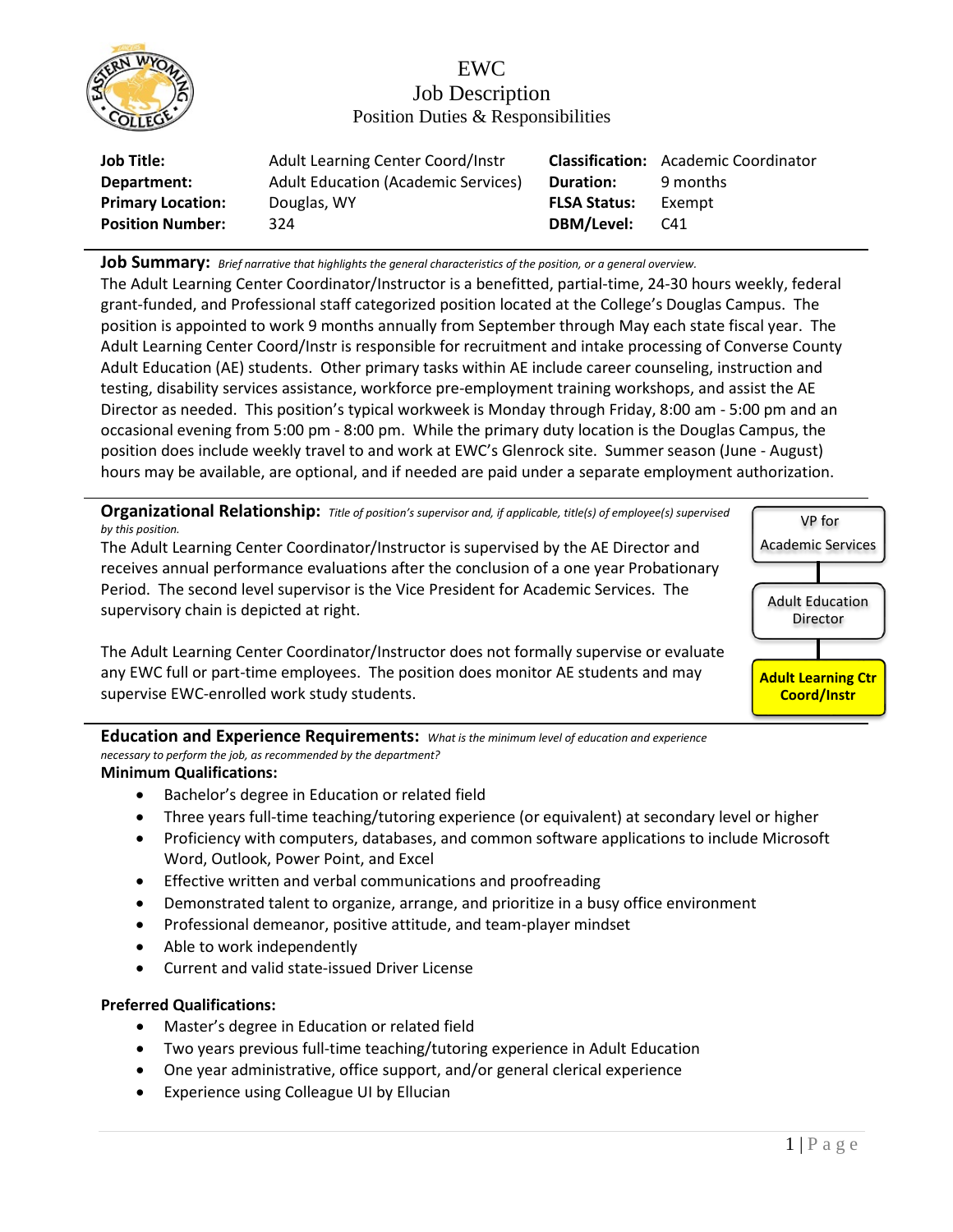**Essential Functions/Duties:** *(to perform successfully in this position, an individual must be able to perform essential duties satisfactorily as well as possess education/experience, employ the knowledge, skills, and abilities as listed in representative fashion; reasonable accommodations may be made to enable individuals with disabilities to perform the essential functions – this position is EXEMPT, i.e., not eligible for compensatory or overtime pay provisions of the FLSA. This listing of essential duties is not all-inclusive, but representative, other duties may be assigned).*

- Conduct training of all Start Smart courses for Converse County AE students
- Provide standards based instruction in reading, writing, mathematics, science, social studies, and computer literacy utilizing college and career readiness standards which integrate Career Pathways methodologies
- Administer various tests and assessments as appropriate or needed; examples include Test of Adult Basic Education (TABE) as a pre-test and post-test, Official Practice Test (OPT), and BEST testing for English Language Acquisition (ELA) students
- Recruit and register students into Wyoming State approved AE programs of study
- Assist in the collection, compilation, completion, and submission of mandated forms and reports of all data collection requirements related to EWC's AE Program
- Teach students in other areas of AE program instruction if necessary; examples include English as a Second Language (ESL), workplace readiness, pre-employment training, and Bridging students into postsecondary education
- Conduct AE student disability screenings utilizing the College's engagement, screening, and intervention system (currently PowerPath); advocate for students who need accommodations
- Provide career counseling services
- Maintain an organized record system which includes student records
- Attend regional, state, and national training as appropriate
- Perform all other duties as assigned of a similar nature or level
- Complete yearly professional development assignments

**Knowledge, Skills, and Abilities (KSA):** *These are the requirements for an employee who is capable of performing the full range of essential functions of the position.*

- Knowledge, skill, and ability to arrange, schedule, and conduct meetings and activities
- General knowledge and provision of customer service principles
- Understanding of basic instruction and teaching principles and practices
- Comprehension and application of modern office procedures, methods, and equipment
- Knowledge of basic filing and record keeping principles
- Ability to communicate effectively, both orally and written, using the English language with accurate grammar and punctuation
- Skill and ability to compose routine correspondence, memos, forms, and/or other related information
- KSA to record, maintain, track, and store files
- Adept at using a computer and related software applications
- Trained skill at proofreading, editing, reviewing data for accuracy, and keyboarding
- English communication and interpersonal skills as they apply to co-workers, supervisor, students, and the general public sufficient to exchange or convey information and to receive work direction

**Physical/Mental Demands & Special Requirements:** (*The physical demands and work environment characteristics described herein are representative of those that must be met by an employee to successfully perform essential functions of this position and/or may be encountered while performing. Reasonable accommodations may be made to enable individuals with disabilities to perform the essential functions).*

- Exert up to 40 pounds of force infrequently, and/or up to 20 pounds of force occasionally, and/or up to 10 pounds of force regularly to lift, carry, push, pull, or move objects
- Bend, balance, reach, stand, walk, grasp, finger, feel, talk, listen/hear, see and repetitive motions
- This position generally involves sedentary work and sitting much of the time; walking and standing are required occasionally-to-frequently